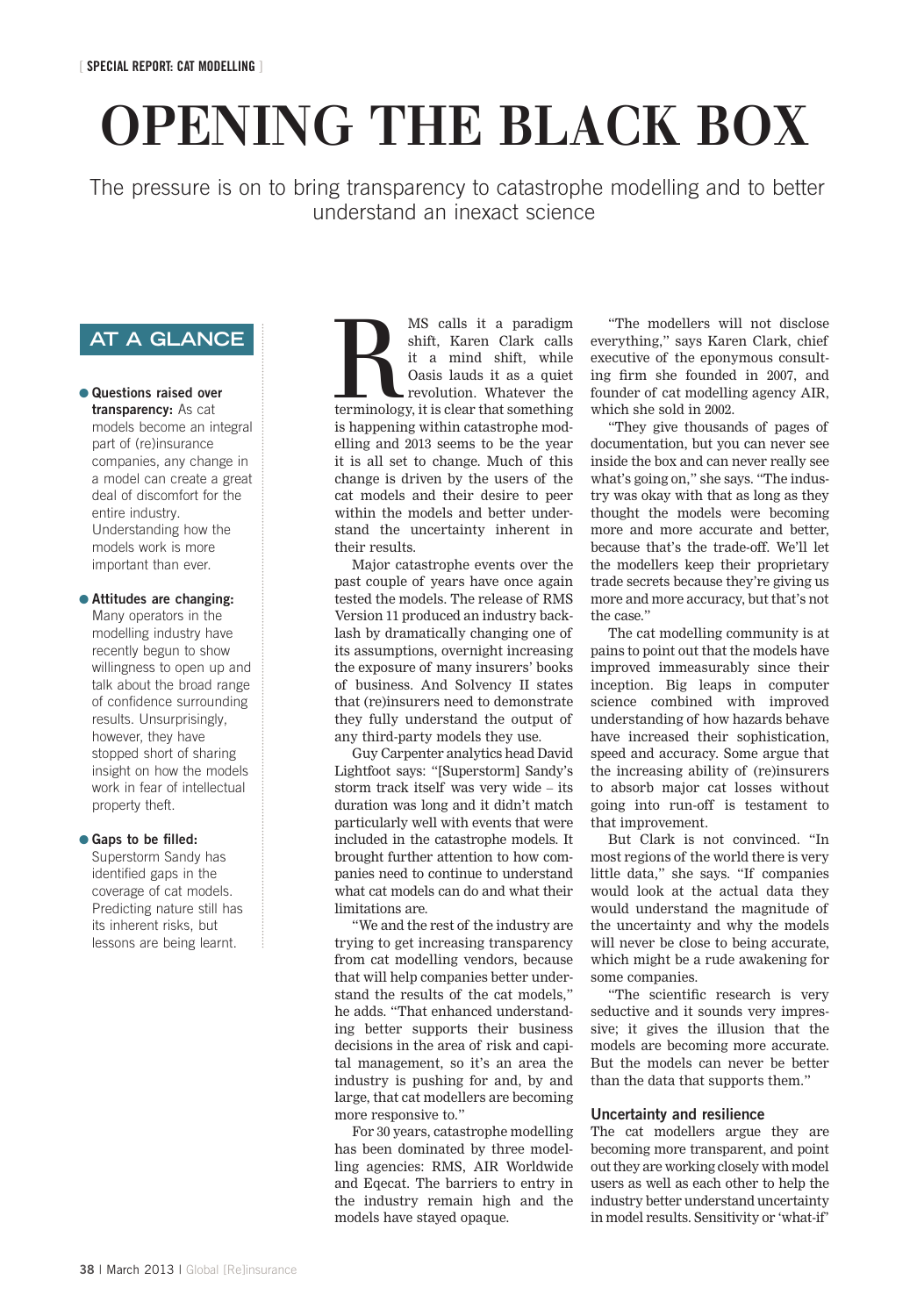#### **HOW ARE CATASTROPHE MODELS CONSTRUCTED?** [A MEASURED ESTIMATE OF POTENTIAL LOSSES]



INFOGRAPHIC: GR/MGONZALEZ DATA: AIR WORLDWIDE

testing and other techniques can help determine, for example, how well a particular reinsurance programme or underwriting initiative would appear if the model results were different.

RMS modelling solutions vicepresident Claire Souch says: "Sensitivity tests are becoming part of the standard suite of analyses that users get when they license the model.

"They get the best view of the risk, which is the RMS view based on our scientists' best assumptions, knowledge and data. Additionally, they get a suite of tests that allow them to diagnose the sensitivity of their own portfolios to key uncertainties in the model.

"That's the real link," Souch adds. "The link to individual portfolios, because different portfolios can be sensitive to different assumptions in the model. These tests and diagnostics will help users in the future understand whether they should be placing or hedging their bets a little bit more."

In a Guy Carpenter research paper titled, *Managing Catastrophe Model Uncertainty*, the broker argues that

## **'If companies look at the data they would see the magnitude of uncertainty'**

Karen Clark, Karen Clark & Company

modelling firms need to lead the discussion about uncertainty, despite the apparent competitive disadvantage of transparency. It explains that a band of uncertainty exists around the output of any cat model, typically illustrated as a loss exceedance curve, and argues that this 'uncertainty band' paints a more realistic – albeit less precise – picture of cat risk (see chart, page 40).

"Despite considerable refinement of the models over the decades, uncertainty remains," the report states. "In 1999, Guy Carpenter & Company

published estimates of the amount of uncertainty in US hurricane risk models. The conclusion: a two-standard error interval (a plausible range that has a 68% chance of including the true, but unknown, value) for a national writer's 100-year or higher probable maximum loss (PML) goes from 50% to 230% of the PML estimate produced by the model."

"Advances within the modeling industry since 1999 have indeed reduced the width of the uncertainty band, but the consideration of smaller areas of geography only introduces additional uncertainty," it adds.

#### Uncertainty and resilience

While the agencies have stopped short of fully opening up their black boxes and giving away their intellectual property, they have shown a frankness and willingness to talk about the broad range of confidence surrounding model results.

RMS's Souch says: "We always argue models have more value when the uncertainty is more understood  $\Rightarrow$